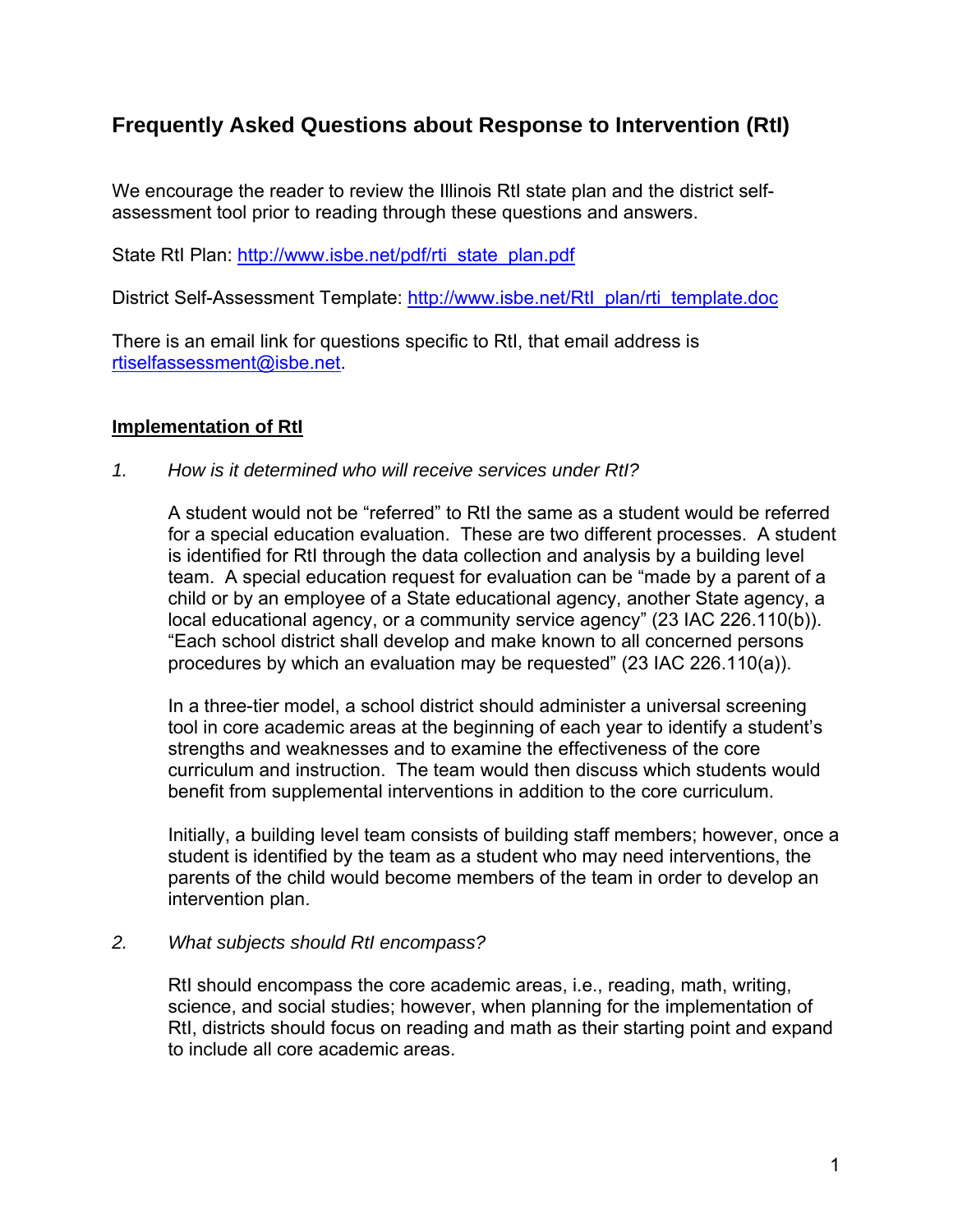*3. Can students receive Tier II or Tier III interventions as part of the regular literacy block instructional time?* 

The 90-minute Literacy Block, for example, is for Tier I or core academic instruction only. If a student is in need of Tier II or Tier III interventions those are *in addition to the 90 minutes*. Interventions are to provide *more instruction* for students.

*4. What types of supports are available to develop and implement RtI (called "Recognition and Response") in early childhood programs?* 

State and federal regulations emphasize response to intervention implementation in kindergarten through twelfth grade. However, many districts across Illinois utilize Recognition and Response in their early childhood programs.

The state will focus implementation supports on K-12 due to current requirements. Nevertheless, a district may choose to coordinate its early childhood program for RtI and K-12 programs to ensure a seamless transition between the two.

*5. To what degree does a district have to implement an RtI process and how much latitude is it given to implement at its own pace?* 

All school districts must implement a scientific, research-based intervention model in order to comply with federal and state regulations. After completing the district self-assessment tool, a district will have a better understanding of what it already has in place and what it needs to fully implement RtI. The district plan, due January 1, 2009, will list needs and establish a timeline of activities. District plans must explicitly outline the transition phases describing how full implementation for all grade levels and content areas will occur. Full implementation of RtI is expected by the 2010-2011 school year.

*6. Are different curriculum programs needed for each tier?* 

Instruction and program content should be aligned to the Illinois Learning Standards and Assessment Frameworks. Interventions provided to a student should match his or her needs, as identified through universal screening and ongoing progress monitoring tools. These tools should utilize curriculum based measures (CBMs); therefore, different programs may not be needed.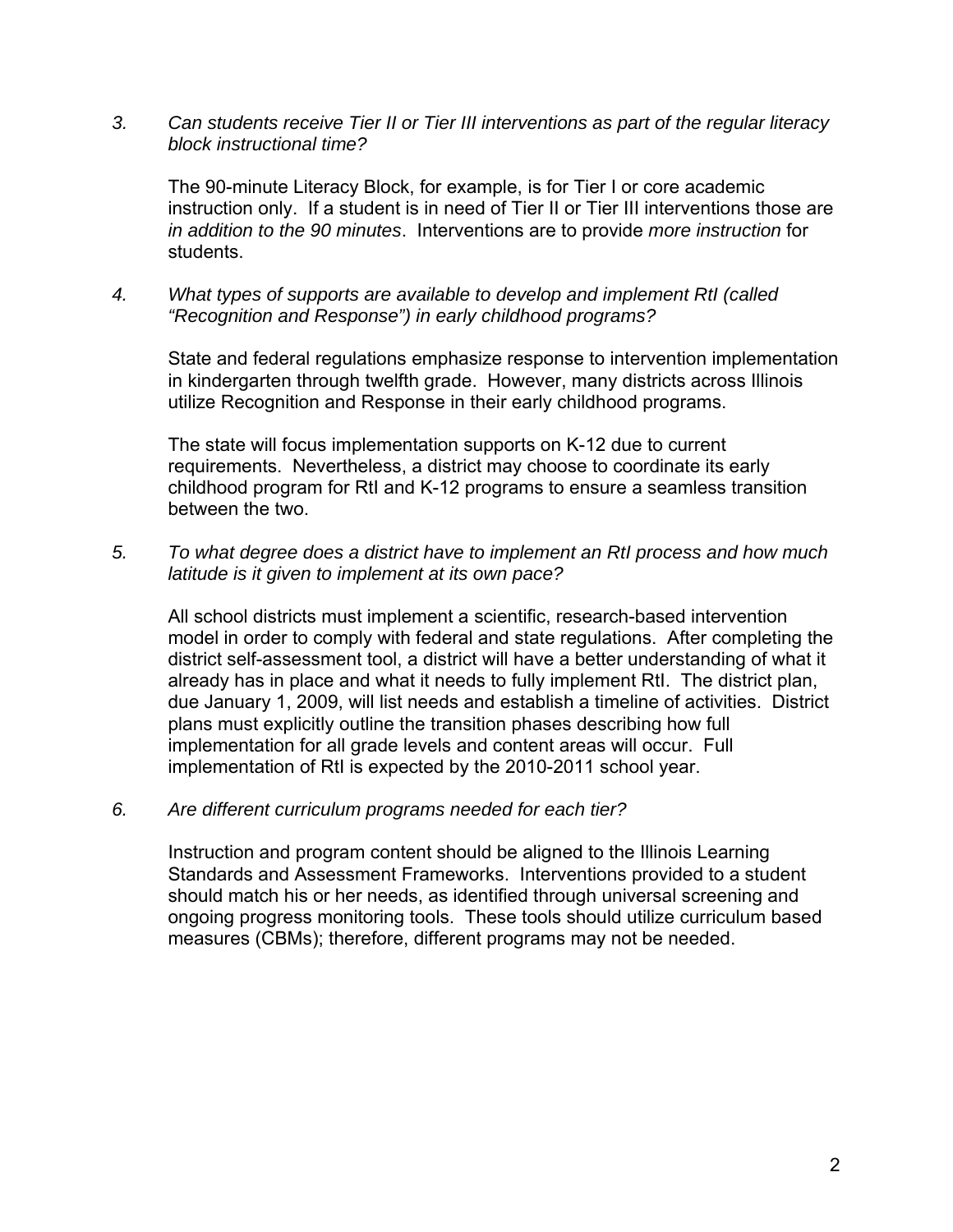*7. What are some math programs that are approved under the RtI guidelines for Tiers I, II, and III?* 

ISBE does not review or approve specific programs. However, several other entities do conduct program evaluations. Internet resources include:

<http://whatworks.ed.gov/>

[http://www.rti4success.org](http://www.rti4success.org/)

<http://fcrr.org/FCRRReports/index.aspx>

<http://www.studentprogress.org/>

<http://www.promisingpractices.net/default.asp>

<http://www.interventioncentral.com/>

*8. When students receive Tier II or III interventions or special education services what subject area is missed?* 

This is a scheduling issue that should be determined at the local level. All students receive the core (Tier I) instruction and interventions. Students needing additional support through Tiers II, III or special education, receive these services in addition to the core curriculum (Tier I). Literacy and numeracy intervention blocks are becoming common practice across the state. Time is found by carefully examining current master schedules to determine how time is currently allocated and how to use staff resources flexibly in order to provide interventions for students.

*9. What certification is required for staff who work with students under an RtI model?* 

There is no specific certification or endorsement for staff members working with students to provide interventions. The staff member that provides interventions should be trained in the program or curriculum that is used by the district.

*10. How should districts adequately implement RtI at the secondary level?* 

RtI in secondary schools may have a different implementation approach. Specific universal screening tools may not be as prevalent for the secondary education setting; however, curriculum-based and/or department-level assessments could be used as universal screening tools to assist educators in making data-based decisions regarding student performance. Additionally, assessments already in place, such as ISAT, EXPLORE, PLAN, and PSAE could be used to make placement decisions.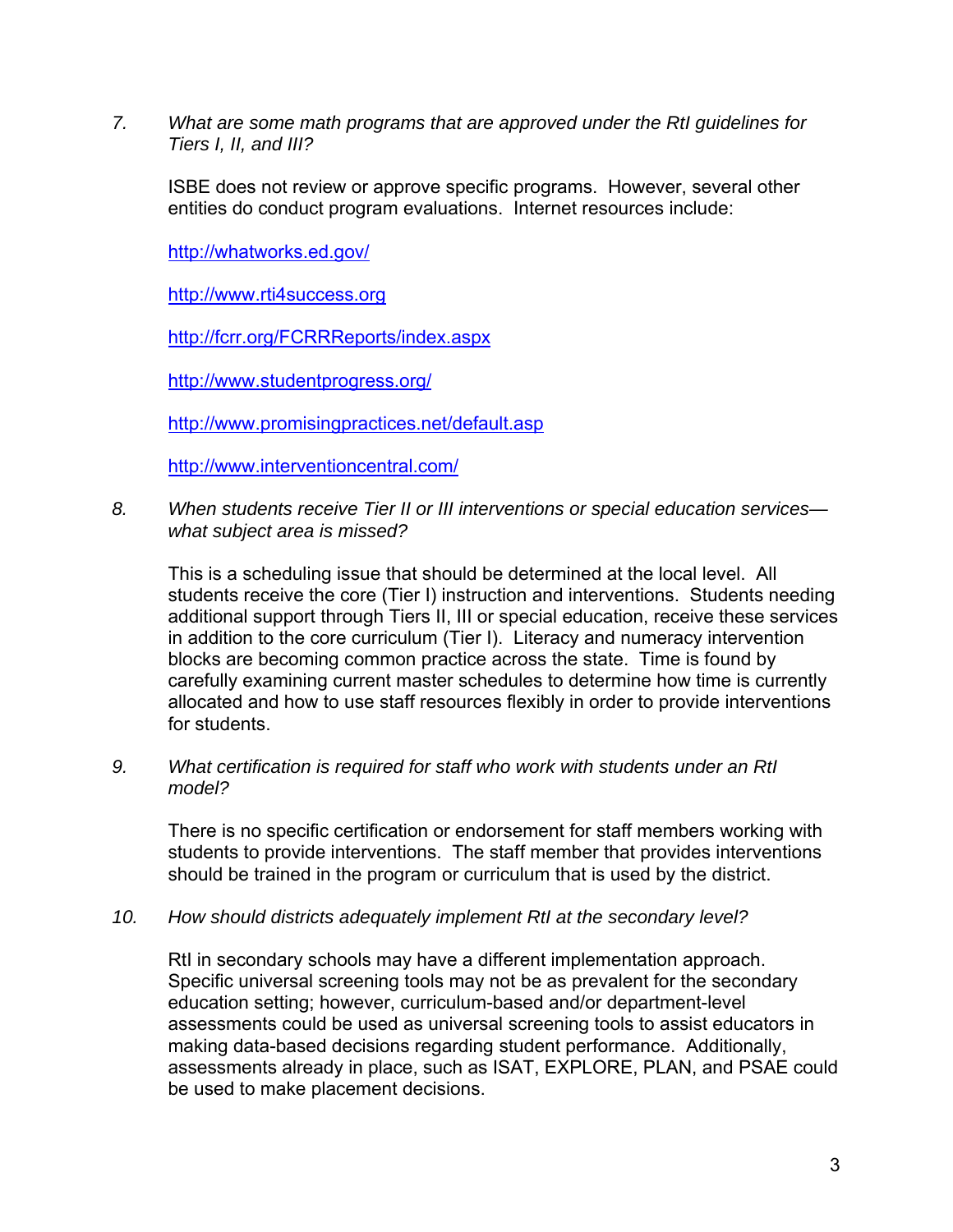Reading should be taught across each content area. *Every* teacher should be reinforcing reading comprehension skills and focus instruction on how students engage with the text to ensure that all students have a full understanding of it. Additionally, differentiated instructional practices need to be emphasized. Classroom teachers must use a variety of strategies to engage all students in active learning practices.

Below are links to some presentations and resources regarding this topic:

<http://www.centeroninstruction.org/>

- Reading
- 4-12 (There are 3 sections: Resources, Research, and Exemplars)

## <http://www.rti4success.org/>

- Events: RtI Summit
- Summit Presentations
- Friday, December 7, 2008: presentation RTI and Secondary Education presentation

<http://www.kucrl.org/cec2007/> and<http://www.kucrl.org/sim/>

<http://www.nsdc.org/connect/projects/resultsbased.cfm>

- What Works in the High School: Results Based Staff Development
- *11. How does the role of special education change in RtI?*

The role of each staff member is determined at the local level. In regards to a special educator, the Local Education Agencies (LEAs) need to ensure that they comply with the Illinois Administrative Code specific to Work Load for Special Educators 226.735 which states in part:

*In order to provide students with IEPs the free, appropriate education to which they are entitled, each entity subject to this Part shall adopt a plan specifying limits on the work load of its special educators so that all services required under students' IEPs, as well as all needed ancillary and support services, can be provided at the requisite level of intensity.* 

ISBE has published a question and answer document regarding special education personnel that can be located on our website at [http://www.isbe.net/funding/pdf/sped\\_personnel\\_qa.pdf.](http://www.isbe.net/funding/pdf/sped_personnel_qa.pdf)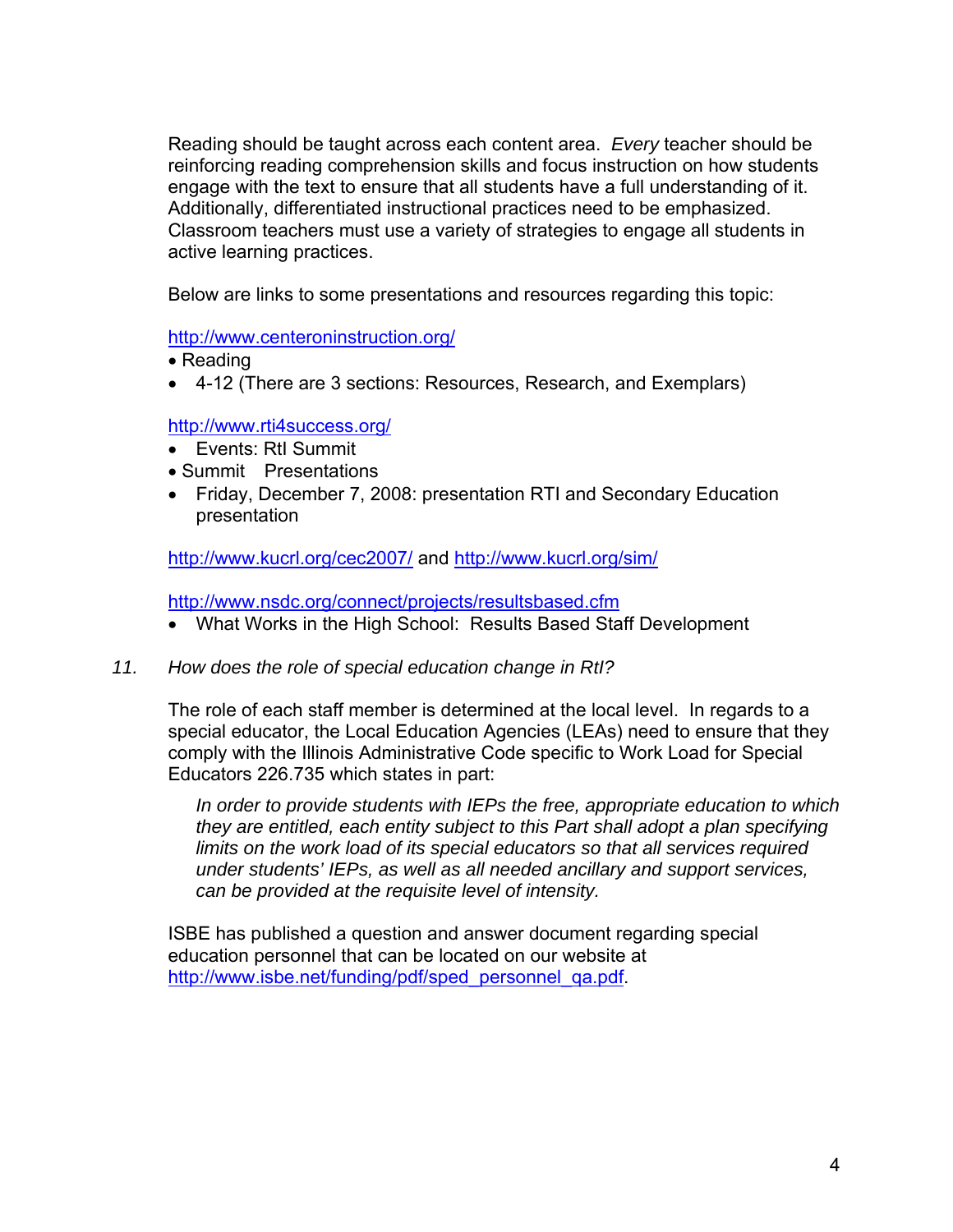*12. In what setting/location can interventions specific to the RtI model be provided?* 

According to the federal regulations, 34 CFR 300.309(b)(1):

*Data that demonstrate that prior to, or as a part of, the referral process, the child was provided appropriate instruction in regular education settings, delivered by qualified personnel.* 

Therefore, general education instruction and interventions must be provided in the general education setting. These include interventions specific to the RtI model since RtI is considered a general education practice.

*13. Is the implementation of PBIS a mandate?* 

Positive Behavior Intervention and Supports (PBIS) is not being mandated. However, districts do need to use a district- or school-wide positive behavior intervention system to provide a tiered approach to meeting students' behavioral needs.

There are a number of assessments and screening tools available. A schoolwide systems approach could include an analysis of the school data related to behavior and/or the analysis of the results from screening and assessment tools. Illinois is the national leader in the implementation of Positive Behavior Interventions and Support. The Illinois PBIS Network is funded by the Illinois State Board of Education, and is a component of the Illinois Statewide Technical Assistance Center.

Data used to determine the need for additional student behavioral support, include office disciplinary referrals, in-school suspensions, out-of-school suspensions, and expulsions.

For more information on PBIS, please visit [www.pbis.org](http://www.pbis.org/) or [www.pbisillinois.org](http://www.pbisillinois.org/).

In the State RtI plan, ISBE supports the use of behavioral interventions and "continuous monitoring leads to responsive levels of interventions" (p. 3). State and federal regulations define the eligibility for services under the category of emotional disability.

### **Coordinated Services**

*14. How does a school coordinate the efforts of Title I, a 3 tier model of instruction, and reading specialist services?* 

All of the supports and services available within the school should be coordinated collaboratively through the work of the building team rather than through the efforts of isolated departments and services.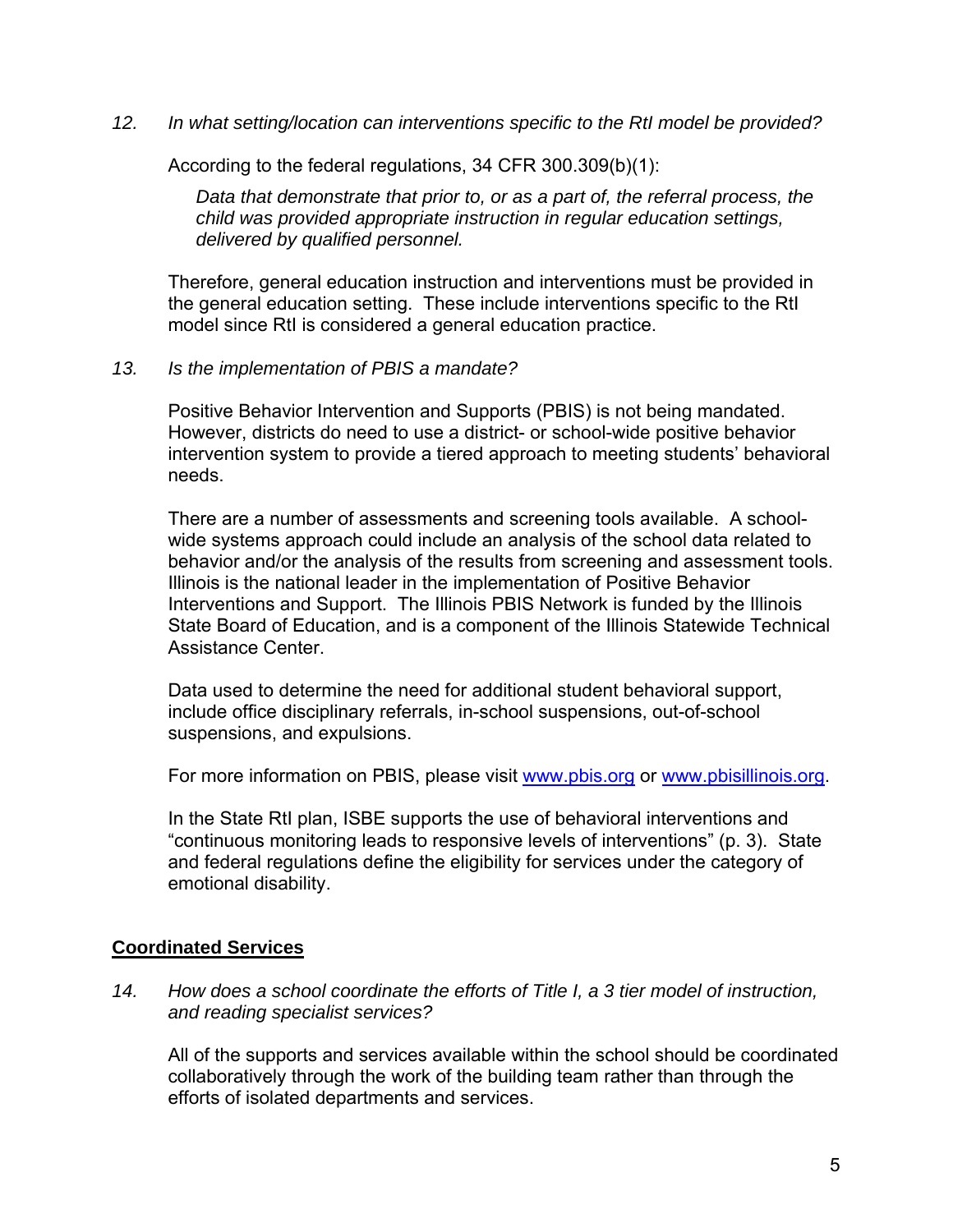*15. Are English Language Learners (ELL) eligible to participate in RtI? If so eligible, how does their status affect participation in RtI?* 

RtI is intended to benefit all K-12 students; therefore, students who are identified as ELL would participate in RtI just as all other students would participate; this is true for a child eligible for Title I, special education, and other federal or state funded programs. Entitlement to these programs is contingent upon specific criteria and there are specific obligations that a district must conform to for this entitlement. For instance, a student who is identified to receive Limited English Proficiency (LEP) services, must receive these services from an individual that is properly certified. Therefore, the building team could determine that a student that is eligible to receive LEP services would also benefit from RtI interventions. It would be crucial for the building team to involve the specialty teacher to ensure the student receives the most appropriate support from all necessary providers without a redundancy of supports.

A valuable resource on literacy and ELL students is available on the Doing What Works website of the U.S. Department of Education [\(http://dww.ed.gov/](http://dww.ed.gov/index.cfm)).

*16. How do gifted students fit into the RtI model?* 

All students, including those identified as gifted, can benefit from RtI because of the differentiated instructional practices. Classroom teachers that differentiate their instruction provide multiple learning opportunities at various levels of learning. Students are afforded the opportunity to demonstrate their knowledge in multiple ways. Further, if a student is identified as gifted but is experiencing difficulties in a specific academic or behavioral skill, that student could be considered for some type of intervention to address the targeted skill area.

Through analysis of universal screening data, students' strengths and weaknesses should be identified and instructional decisions made based on this data. Teachers need to tailor their instruction to meet the full range of student needs.

### *17. How do students with disabilities already receiving special education services fit into the RtI process?*

All students need to receive instruction in the core general education curriculum, and interventions should be targeted to meet the students' identified strengths and weaknesses. The main difference for students that receive special education services is that a special educator provides services determined by the Individualized Education Program (IEP) team.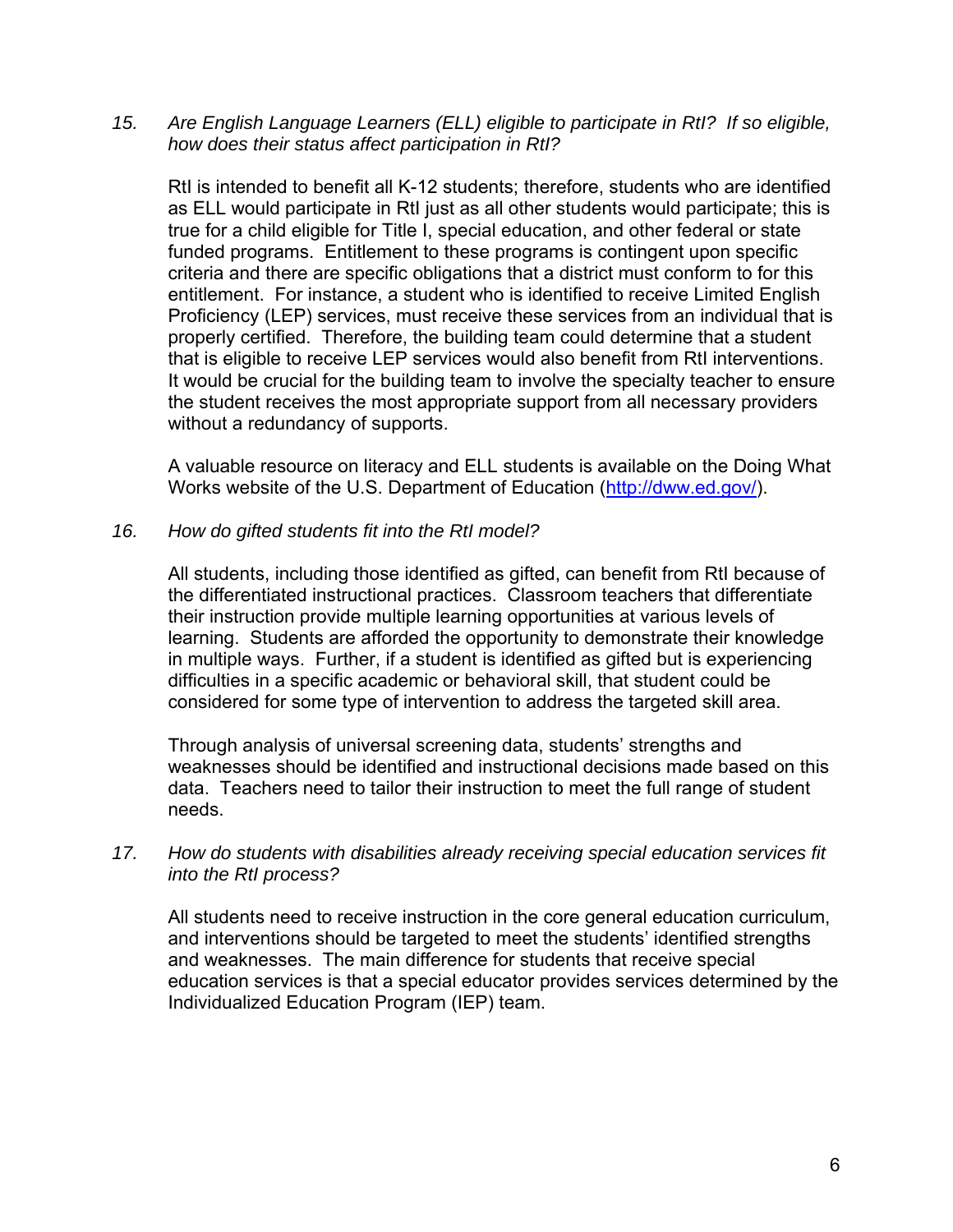18. If a student has an IEP for behavior, can he/she still receive early intervening *services (EIS) for reading?* 

The response to this question depends on the funding source a district uses to provide the EIS. The federal regulations at 34 CFR 300.226(a) permit districts to use up to 15 percent of their IDEA Part B funds to develop and implement coordinated EIS for students in grades K-12 who are not currently identified as eligible for special education and related services. In January 2006 the U.S. Department of Education, Office of Special Education Programs (OSEP) published a question and answer document relevant to RtI and early intervening services (EIS). Their response regarding EIS paid for with IDEA Part B funds is as follows:

*"However, children with disabilities who are currently identified as needing… [special education and related] services may not receive RTI services that are funded with IDEA funds used for EIS…" because EIS is "… for students who are not currently identified as needing special education or related services, but who need additional academic and behavioral support to succeed in a general education environment."* 

Therefore, a district may not provide EIS funded with IDEA Part B dollars to a student who already has an IEP. However, there is nothing that would prevent a district from using funding sources other than IDEA Part B to provide EIS to such a student, provided this was an allowable use of funds under the different fund source and EIS was determined to be the most appropriate means of addressing the student's learning needs.

### **Parent Involvement**

*19. What is the role of parents in the RtI process?* 

One of the main components of the RtI process is the collaborative team effort. Parents as members of this team, will be involved in data sharing and decisionmaking. Raw score data may be analyzed by building personnel; however, the results or conclusions drawn from this analysis should be shared with the team, which includes the parent. The information shared should be specific to the student's progress and allow the team to make informed instructional decisions in a timely manner. The frequency of the data sharing and decision-making timeline should be established by the team when the student's intervention plan is initially developed.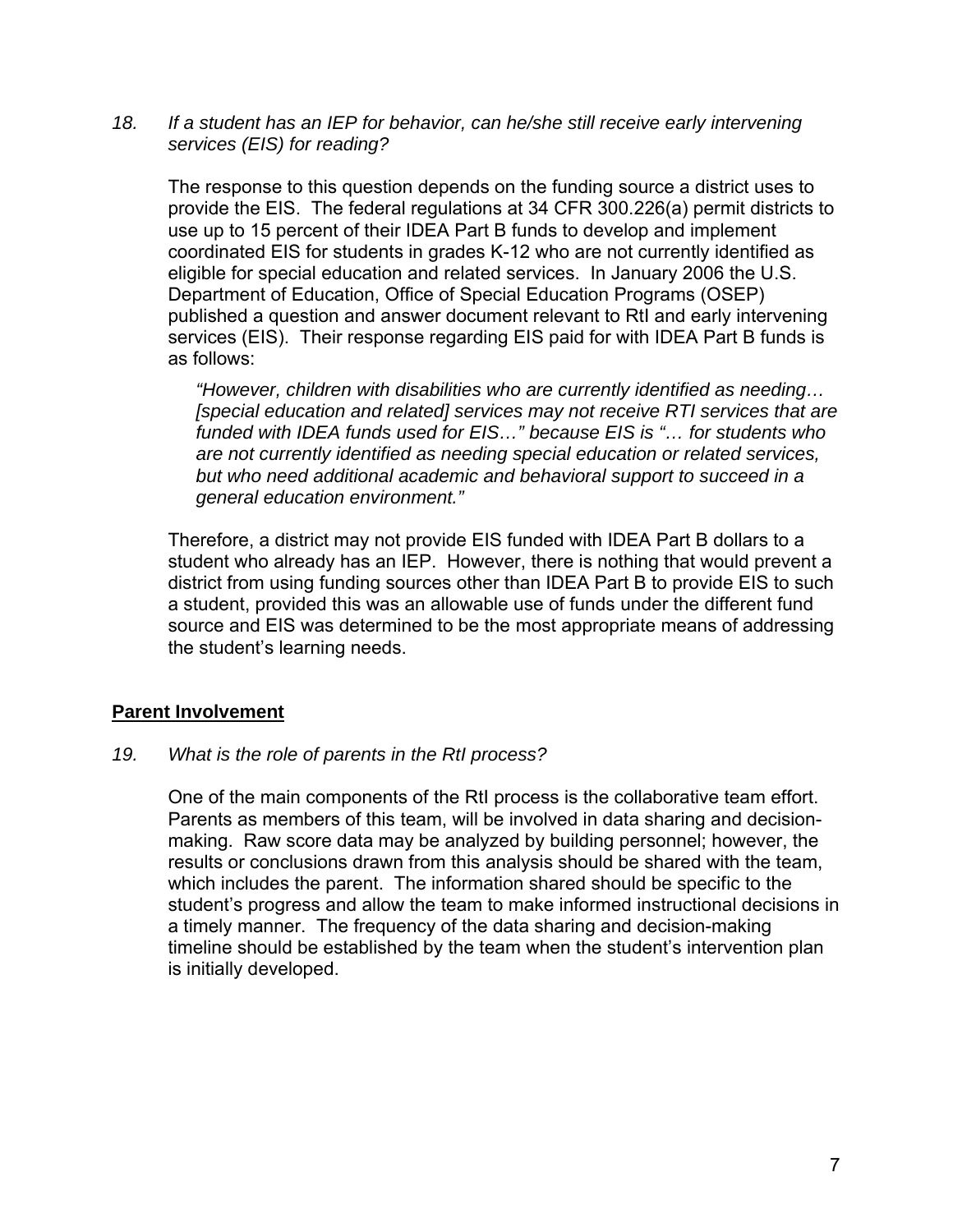*20. How does a district/school increase parent involvement and parent education activities to implement RtI?* 

Resources are available through local chapters of parent and school partnership entities and on the Internet. The Illinois Statewide Technical Assistance Center for Parents (formerly known as Parent and Educator Partnership) has a variety of resources to assist districts and parents with collaboration and parent involvement activities. Links to parent resources are available at:

[www.pepartnership.org](http://www.pepartnership.org/)

[www.illinoisaspire.org](http://www.illinoisaspire.org/).

## **Data Tools**

*21. What are the data collection requirements for RtI?* 

Decisions about specific data-collection processes and tools will be made at the local level and could be considered as local assessment data for district improvement planning.

Data collection to determine student needs typically involves record reviews (e.g., student work, grades, office referrals), interviews (e.g., teachers, parents), observation of the student and the learning environment and testing (e.g., scientifically, research-based universal screening, curriculum-based measures, classroom tests, district-wide and state tests).

The universal screening tool and the curriculum-based measures should align to the district's curriculum. Additionally, the local assessments, i.e., scientifically, research-based universal screening, curriculum-based measures, classroom tests, department-level tests, and district-wide tests, need to align to the district curriculum to ensure that they can adequately measure student mastery of the core content.

With regard to data collection for progress monitoring, as stated in the State RtI Plan:

*Within a three-tier intervention model using RtI, progressively more intensive interventions and supports are coupled with more frequent progress monitoring. At Tier I data are collected and used as a general screening process for all students and to determine effectiveness of core instructional practices. At Tier II data are collected to determine the effectiveness of an intervention and determine if an instructional change is needed. At Tier III, data are collected for the same reasons as Tier II, but are collected on a more frequent basis so that educational decisions can be made in a timelier*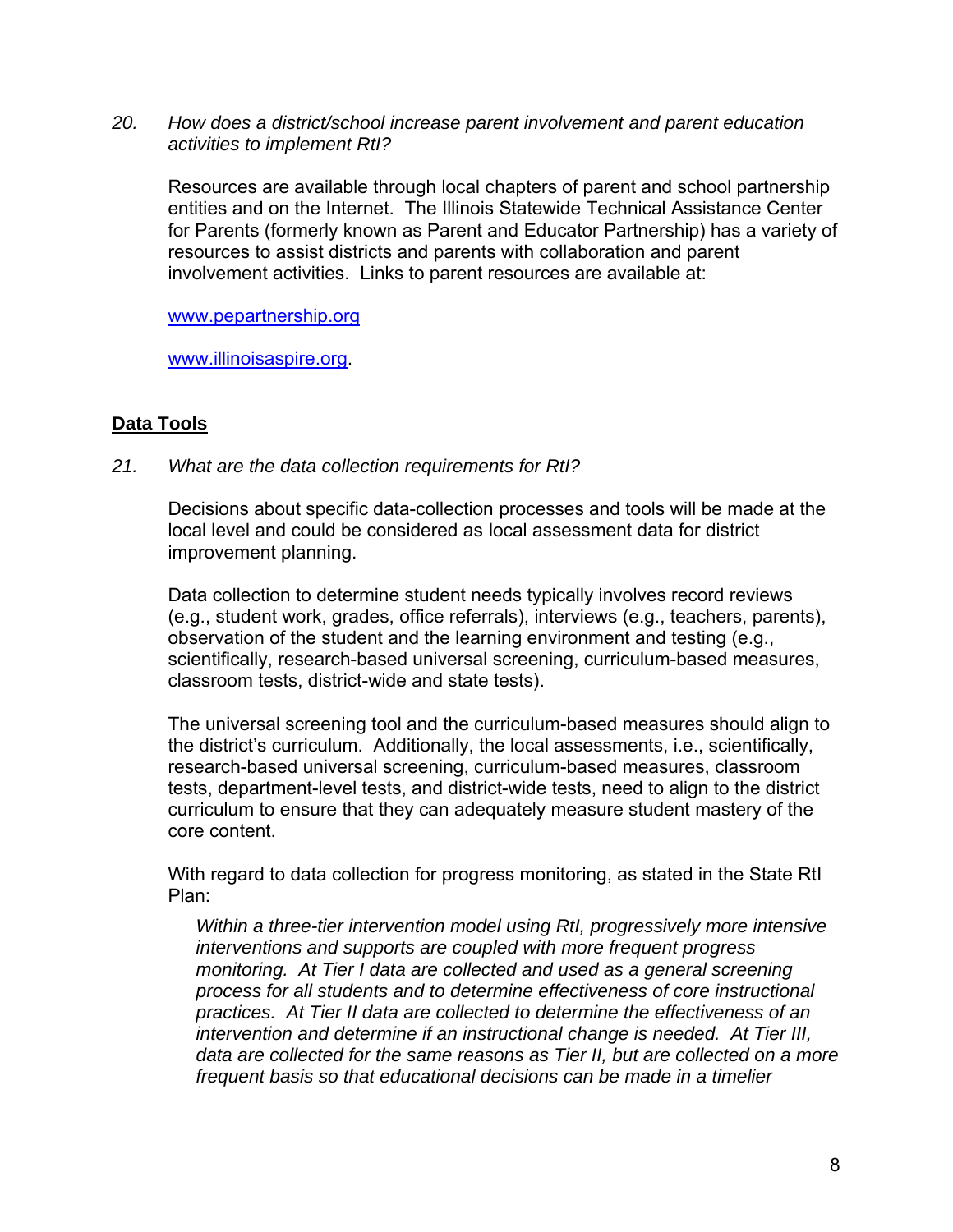*manner. Data systems used for progress monitoring within an RtI model should be consistent across all three tiers and be scientifically based.* 

The use of ongoing assessment tools serve three functions, 1) teachers have a consistent and relatively accurate set of goals for students, 2) expectations are consistent for all students, and 3) the data collected allows teachers to continually check on the impact that their classroom instruction has in relation to grade-level standards.

## **Team Process**

#### 22. *What are the responsibilities of the building team in RtI?*

Building teams should use a problem solving method of decision making to match instructional resources to a student's educational needs. The team must define the problem the student is experiencing by determining the discrepancy between expected performance and the student's actual performance. Once this has been determined, the team establishes a student performance goal in the targeted area(s), and develops a plan that details specific interventions to address the goal and determines how the student's progress will be monitored and implementation integrity will be ensured.

*23. What is the timeline for continuing to use the intervention before determining that a special education evaluation is needed? Is there a maximum time that a student can remain in RtI?* 

A special education evaluation may be requested at any time, as the federal and state regulations maintain. Furthermore, Illinois regulations at 23 Illinois Administrative Code 226.130 state "… the district shall not use any child's participation in the [RtI] process as the basis for denying a parent's request for an evaluation."

There is no set timeline or maximum amount of time that interventions should continue prior to special education referral. The team, which includes the parent, must consider each student's needs on an individual basis and use student data to determine how long an intervention should be continued. Factors they will need to consider are: Is the student progressing? Are the interventions being provided sufficient to meet the student's needs? Is the student making sufficient progress to close the gap in the identified area(s)? Can the current interventions be maintained?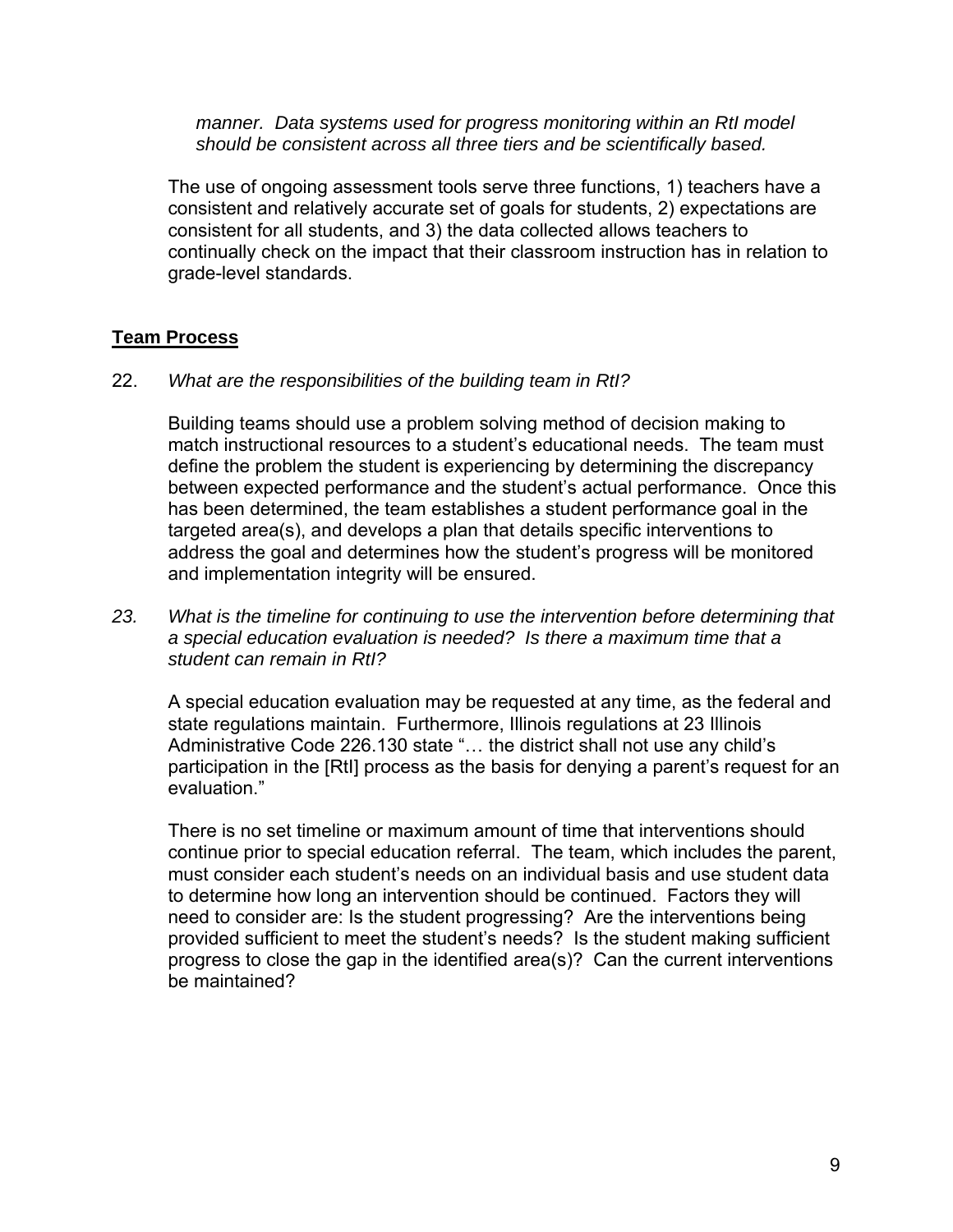### **Special Education Evaluation**

24. *After the RtI interventions start, when does the timeline for the referral process begin and how are parents informed of their right to an evaluation?* 

There is not a specific timeline for implementing interventions prior to referral for special education evaluation. This team decision should be based on student data, and parents may request a special education evaluation at any time during the intervention process. In accordance with the federal regulations at 34 CFR 300.311(a)(7)(ii)(C), districts must be able to document that the child's parents were informed of their right to make such a request, but the regulations do not specify the form of such a notice.

In terms of the 60 school-day timeline for completing a special education evaluation, this timeline does not begin until the district receives informed, written parental consent for such an evaluation.

*25. How does the RtI process affect the evaluation process?* 

The Special Education Eligibility Considerations section of the State RtI Plan states "…eligibility decisions typically occur within Tier III when students do not respond to the most intensive interventions, but may occur at any tier." Additionally, the data collected during the RtI process can and should be used as part of the evaluation process for determining special education eligibility.

*26. If a student is found to need an evaluation, what are the types of evaluations used to address processing deficits? Is only the RtI data used, or is other testing included?* 

Neither federal nor state regulations require assessment of processing deficits when conducting an evaluation to determine eligibility under the category of specific learning disability (SLD). The regulations do, however, require that a full and individual evaluation be conducted before the initial provision of special education and related services. The state special education regulations at 23 IAC 226.130 state the following in regard to determining SLD eligibility: "…each district shall, no later than the beginning of the 2010-2011 school year, implement the use of a process that determines how the child responds to scientific, research-based interventions as part of [emphasis added] the evaluation procedure described in 34 CFR 300.304." Therefore, while a district must utilize an RtI process as part of the evaluation procedures, it is expected that evaluation data will be collected from multiple sources. The decision about other types of data needed and the evaluation tools used to collect them lies with the building team, which includes the parent.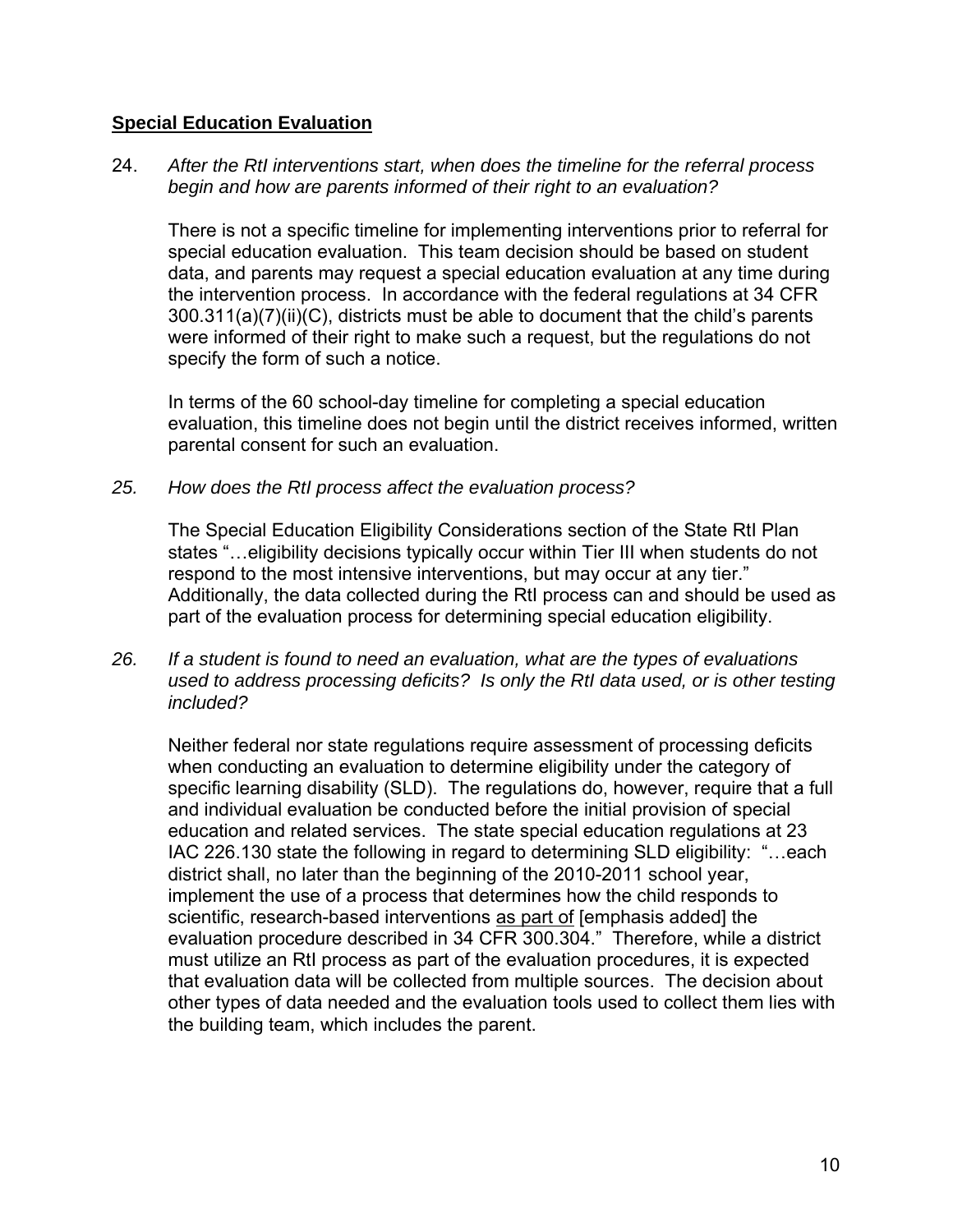## **State Education Agency Responsibility**

*27. What technical assistance, resources and support will ISBE employ to support public awareness, parent training and personnel training to assist districts with implementing RtI?* 

ISBE already has several training modules that can be utilized for professional development and support to districts, including the modules posted on the Illinois ASPIRE website at [www.illinoisaspire.org](http://www.illinoisaspire.org/). ISBE is also developing additional training modules for use by Illinois districts. Module topics include:

- Overview and Use of Three-Tier Instruction and Intervention Model to Support Improved Student Performance
- Leadership Skills for Improved Student Performance
- Parental Involvement for Improved Student Performance
- Culturally and Linguistically Diverse Learners and Improved Student **Performance**
- Scientific, Research-Based Assessment for Universal Screening and Progress Monitoring
- Data-Based Decision-Making
- Scientifically-Based Instruction and Interventions
- Determining and Des igning Effective In terventions in Literacy (kindergarten through grade 3)
- Determining and Designing Effective In terventions in Literacy (grades 4 through 8)
- Determining and Designing Effective In terventions in Literacy (grades 9 through 12)
- Determining and Designing Effectiv e Interventions in Mathematics (kindergarten through grade 3)
- Determining and Designing Effective Inte rventions in M athematics (grades 4 through 8)
- Determining and Designing Effective Inte rventions in M athematics (grades 9 through 12)
- *28. What funding sources are available to districts for implementing RtI?*

The State RtI Plan discusses funding options available to districts. As a state agency we are continuing to analyze other funding sources and as these become available, we will notify qualified districts.